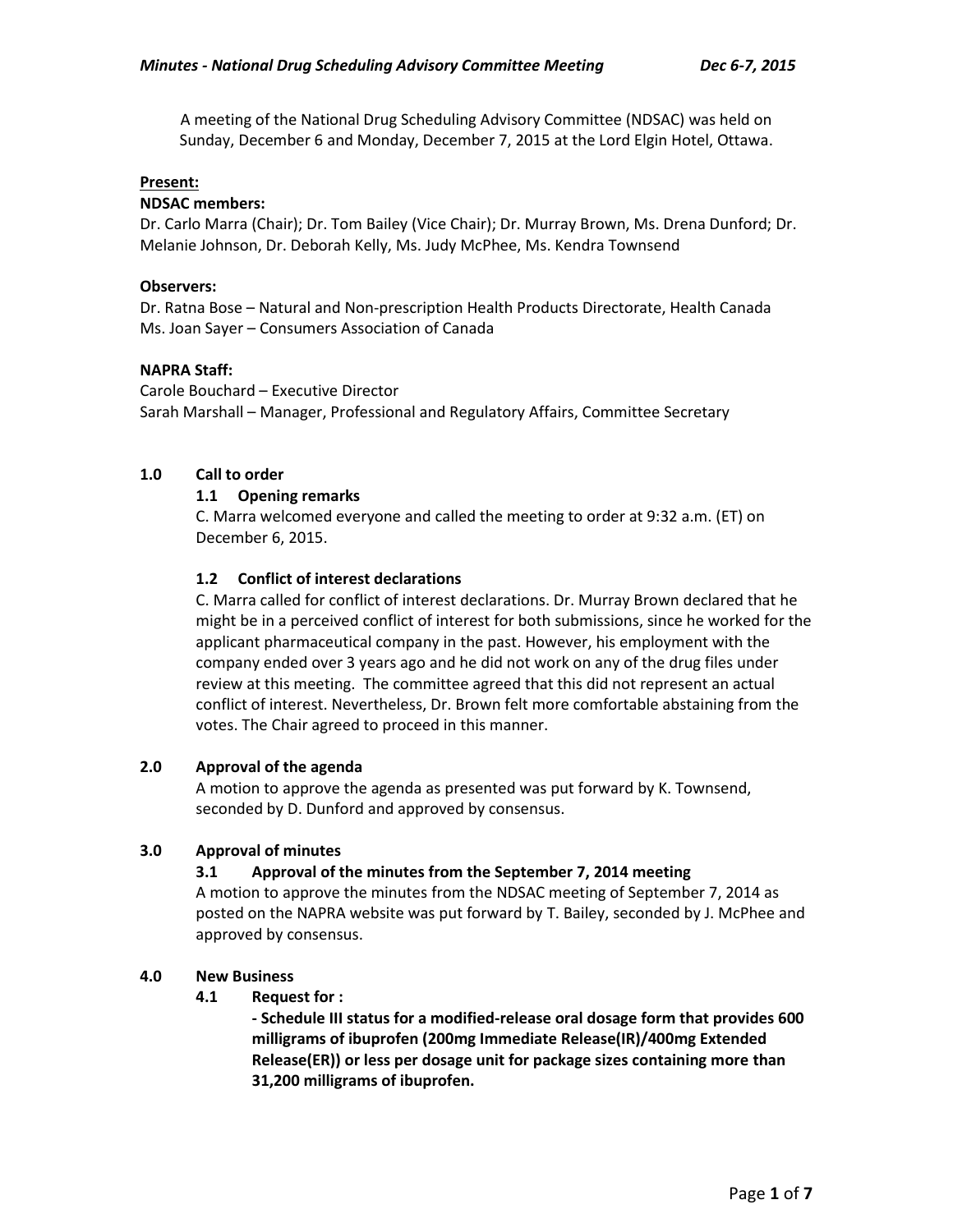**- Unscheduled status for a modified-release oral dosage form that provides 600 milligrams of ibuprofen (200mg Immediate Release(IR)/400mg Extended Release(ER)) or less per dosage unit for package sizes containing 31,200 milligrams or less of ibuprofen .**

The committee reviewed and considered the application for drug scheduling. One request for interested party status was granted to Bayer Inc., Consumer Care. Three interrogatories were completed during the interrogatory process. One set of comments was received via the alternate method of participation.

At 11:00 a.m. on December 6, 2015, C. Marra welcomed representatives from Bayer Inc., Consumer Care: Dr. Wendy Arnott, Head, Global Regulatory Affairs Canada and Mr. Joseph Chan, Regulatory Affairs Manager. The Bayer representatives gave a short slide presentation to the committee, which was followed by a question and answer period.

At 1:00 p.m. on December 6, 2015, C. Marra welcomed representatives from Pfizer Consumer Healthcare: Mr. James Johnson, Regulatory Affairs Manager; Ms. Hilary Orr, Director of Regulatory Affairs and Mr. David Kellstein, Senior Director, Global Pain Management Franchise Team. The Pfizer representatives gave a short slide presentation to the committee, which was followed by a question and answer period.

The committee then discussed the information previously provided to them for review and consideration, as well as the information received during the company presentations and the subsequent question and answer periods.

The committee discussed the particularities of the modified-release formulation. There was concern that the introduction of this new drug delivery system for ibuprofen might lead to confusion in product selection. The committee agreed that a pharmacist should be available to help the patient with self-selection based on duration of pain, which was not well understood in the actual use and label comprehension studies provided by the applicant. Most importantly, members agreed that a pharmacist should be available to clarify the release properties of the modified-release product. The committee noted that the product labelling does not provide any information about the actual dose patients will receive over a 12 hour period. It was determined that accessibility to a pharmacist would help clarify that the modified-release formulation delivers the equivalent of 200 mg every 4 hours. Patients may see the mention of 600 mg on the label of the modified-release product and assume that it provides greater and faster pain relief than a 300mg or 400mg immediate release product, which could result in users taking more than recommended in order to receive adequate pain control, as seen in the actual use study.

Members concurred that a pharmacist should be available to reinforce and expand on product labelling. They noted that the allergy warnings were not well understood in the label comprehension study and that there is no information in the product labelling about whether the product can be chewed or crushed. In addition, members agreed that a pharmacist should be available to answer questions about the recommended age range for the product, which differs from that of the immediate release products. The committee noted that non-compliance in the actual use study was disproportionately higher in the low literacy groups and agreed that a pharmacist should be available to help these individuals. It was noted that a few drug interactions were missing from the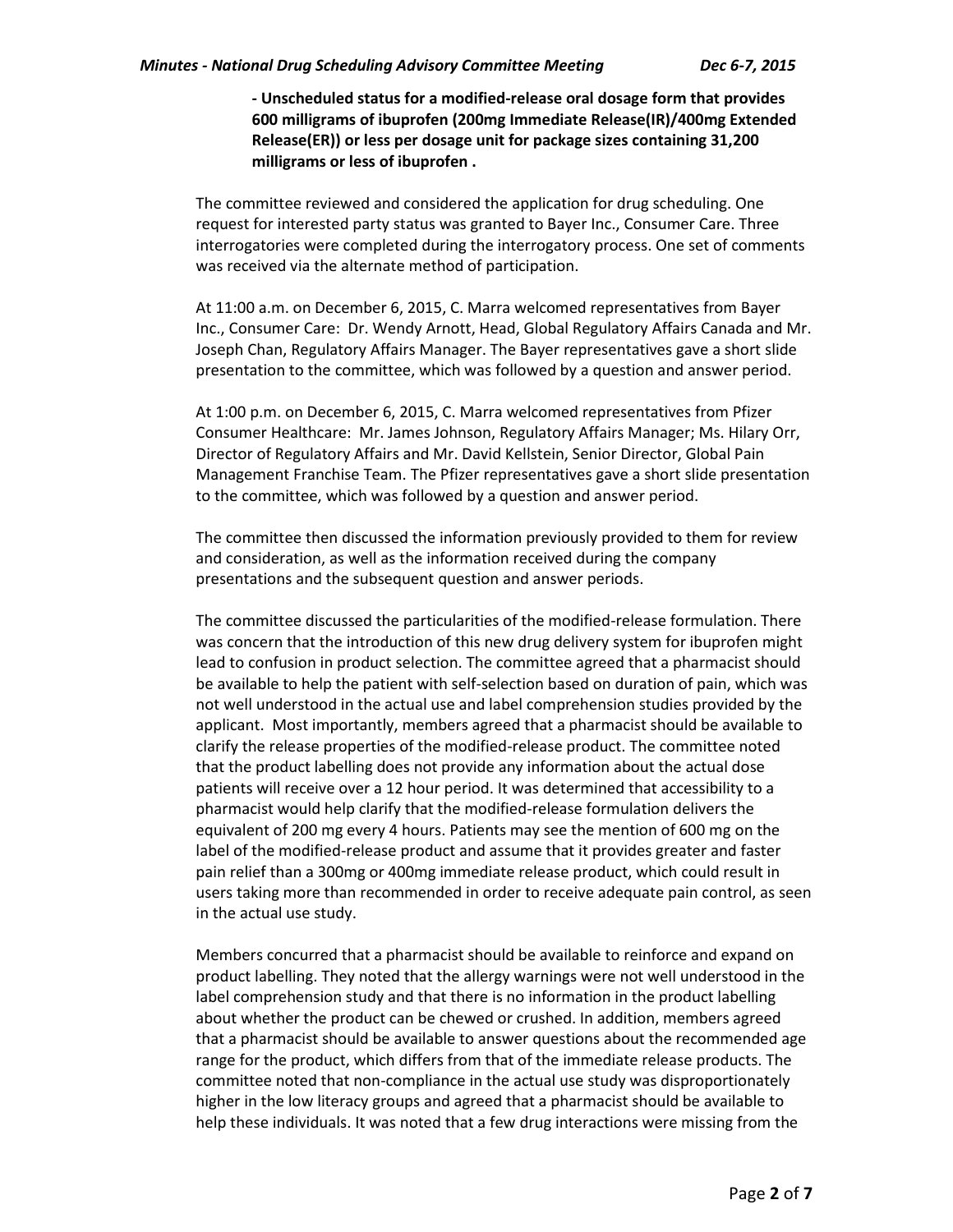### *Minutes - National Drug Scheduling Advisory Committee Meeting Dec 6-7, 2015*

package insert and that the majority of drug interactions were missing from the outer labelling. Members also pointed out concerns with the possibility of patients inadvertently combining multiple ASA and NSAID products. Therefore, the committee agreed that a pharmacist should be available to answer patient questions about drug interactions. It was further noted that non-compliance in the actual use study was attributed to users voluntarily overriding directions, rather than to any difficulties with label comprehension. The committee saw this as evidence of the need for intervention beyond labelling and the need for accessibility to a pharmacist to promote appropriate use. These concerns were compounded by the fact that there is some evidence to support the fact that users of non-prescription drugs do not always consult the package directions, particularly if they are familiar with the drug. There was concern that patients might feel familiar with ibuprofen and therefore not consult the labelling and not identify important differences between the modified release and immediate release product.

Members then discussed concerns regarding the risk that patients will exceed the recommended duration of use, given the fact that the maximum duration of use was not well understood in the label comprehension study and actual use study. It was also noted that there is evidence in the literature supporting the fact that non-steroidal antiinflammatory drugs (NSAIDs) are often used inappropriately in the non-prescription setting. The committee noted that a recommended frequency of re-treatment is not indicated in the product labelling and therefore patients could be following the directions on the label and still be taking the product on a regular basis long-term. The committee expressed concern about the serious adverse events that are known to occur with NSAIDs such as ibuprofen, particularly as dose and duration of use increase. It was agreed that a pharmacist should be available to reinforce the appropriate duration of use, with the goal of reducing the risk of patients experiencing serious adverse events. The committee acknowledged that the possibility of serious adverse events is not unique to the modified-release formulation and also applies to immediate release products. However, the committee was of the opinion that the results of the user testing for the modified-release product further confirm this possibility.

C. Marra led the group in a review of the applicability of the National Drug Scheduling Factors. It was agreed that the following scheduling factors were applicable to ibuprofen when sold in a modified-release oral dosage form that provides 600mg or less per dosage unit:

#I-4, I-6, II-2, II-10, III-3 and III-5

The committee discussed the overall best fit for the scheduling of this substance. While the concerns related to the risks of long-term use of ibuprofen in a non-prescription setting and the need for a pharmacist to be available to expand on adverse drug reaction and drug interaction information are common for all ibuprofen products, the committee noted a number of concerns specific to the modified release product. In particular, the need to help patients select the most appropriate product based on duration of pain, to help patients understand the actual dose received over a 12 hour period from the modified release product and to reemphasize the recommended age range for this product, led the committee to determine that a pharmacist should be available to assist patients in their selection of the modified release product. It was agreed that the best placement for this drug would be Schedule III for all package sizes.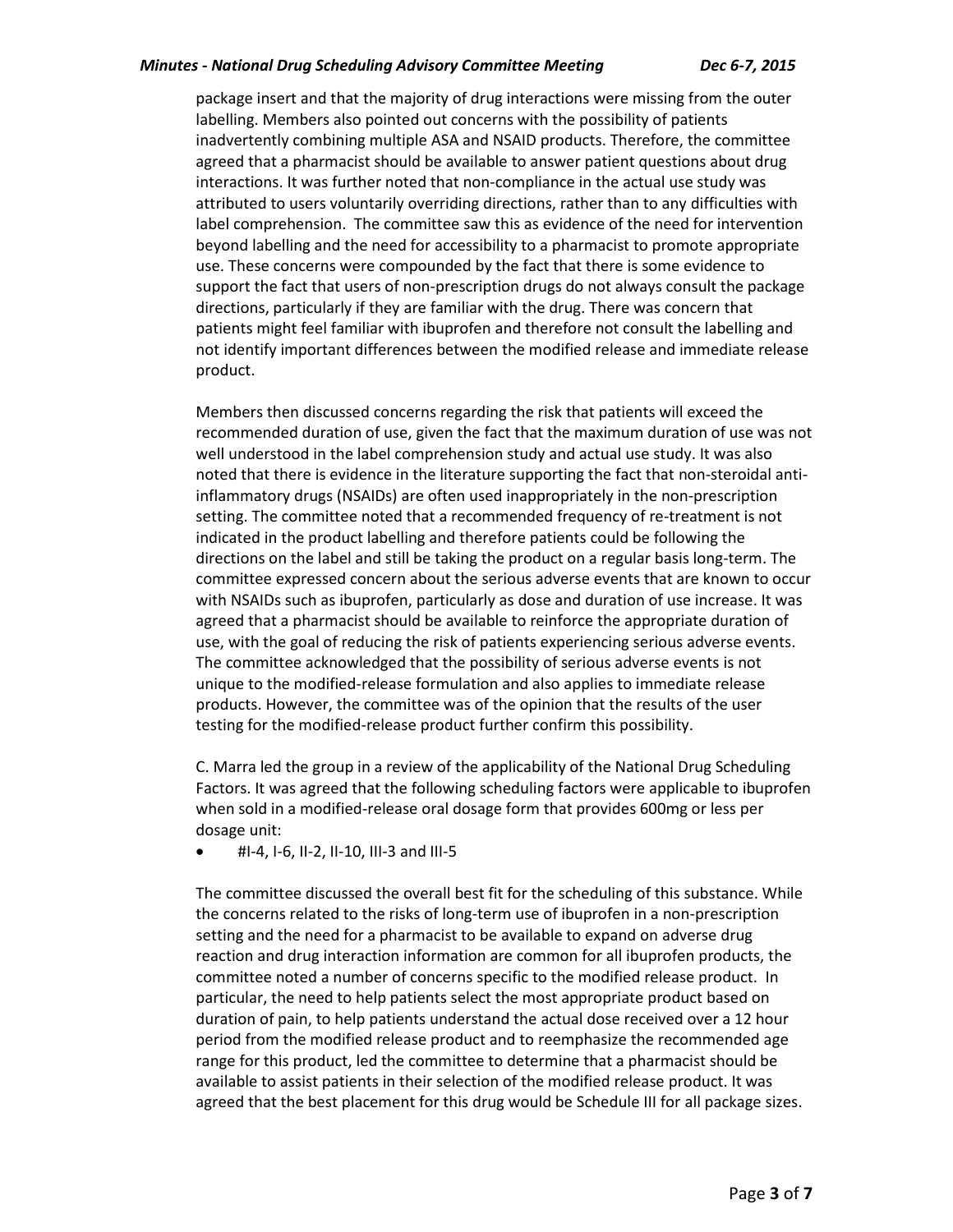### *Minutes - National Drug Scheduling Advisory Committee Meeting Dec 6-7, 2015*

The committee did not want to finalize its recommendation until it receives confirmation of Health Canada's final decision regarding the removal of this substance from the Prescription Drug List and has the opportunity to review the final Health Canada approved product monograph and product labelling. However, members agreed that a draft motion could be made pending Health Canada's final decision.

A draft motion was put forward:

It was moved by D. Kelly, seconded by D. Dunford**: to recommend that ibuprofen or its salts, when sold in a modified-release oral dosage form that provides 600mg or less per dosage unit - be granted Schedule III status, subject to verification of the final approved labelling and removal from the Prescription Drug List**

**Motion carried**. All members agreed to the above noted motion with one abstention as explained in section 1.2.

It was further moved by K. Townsend, seconded by J. McPhee: **to recommend that the current National Drug Schedules listings for ibuprofen be amended for clarity once the modified release product becomes listed, to specify that they only apply to immediate release products.**

**Motion carried**. All members agreed to the above noted motion

The 30-day consultation period will not begin until the committee has reviewed the final approved product monograph and product labelling following Health Canada's final decision regarding the removal of this substance from the Prescription Drug List. Once this occurs, the committee will finalize its draft recommendation and forward it to the NAPRA Executive Committee, which will trigger the start of the 30-day consultation period.

# **4.2 Request for Schedule III status for esomeprazole 20mg (as esomeprazole magnesium trihydrate) when sold for the 14-day treatment for frequent heartburn at a daily dose of 20 milligrams in package sizes containing up to 840 milligrams of esomeprazole**

The committee reviewed and considered the application for drug scheduling. No requests for interested party status were received for this review. One set of comments was received via the alternate method of participation.

At 10:00 a.m. on December 7, 2015, C. Marra welcomed representatives from Pfizer Consumer Healthcare: Ms. Turkan Akturk, Senior Regulatory Affairs Manager; Ms. Hilary Orr, Director of Regulatory Affairs and Dr. Charles Pollack, Senior Director, Global R&D. The Pfizer representatives gave a short slide presentation to the committee regarding the request for Schedule III status for esomeprazole 20mg (as esomeprazole magnesium trihydrate) when sold for the 14-day treatment for frequent heartburn at a daily dose of 20 milligrams in package sizes containing up to 840 milligrams of esomeprazole, which was followed by a question and answer period. The committee then discussed the information previously provided to them for review and consideration, as well as the information received during the company's presentation and the subsequent question and answer period.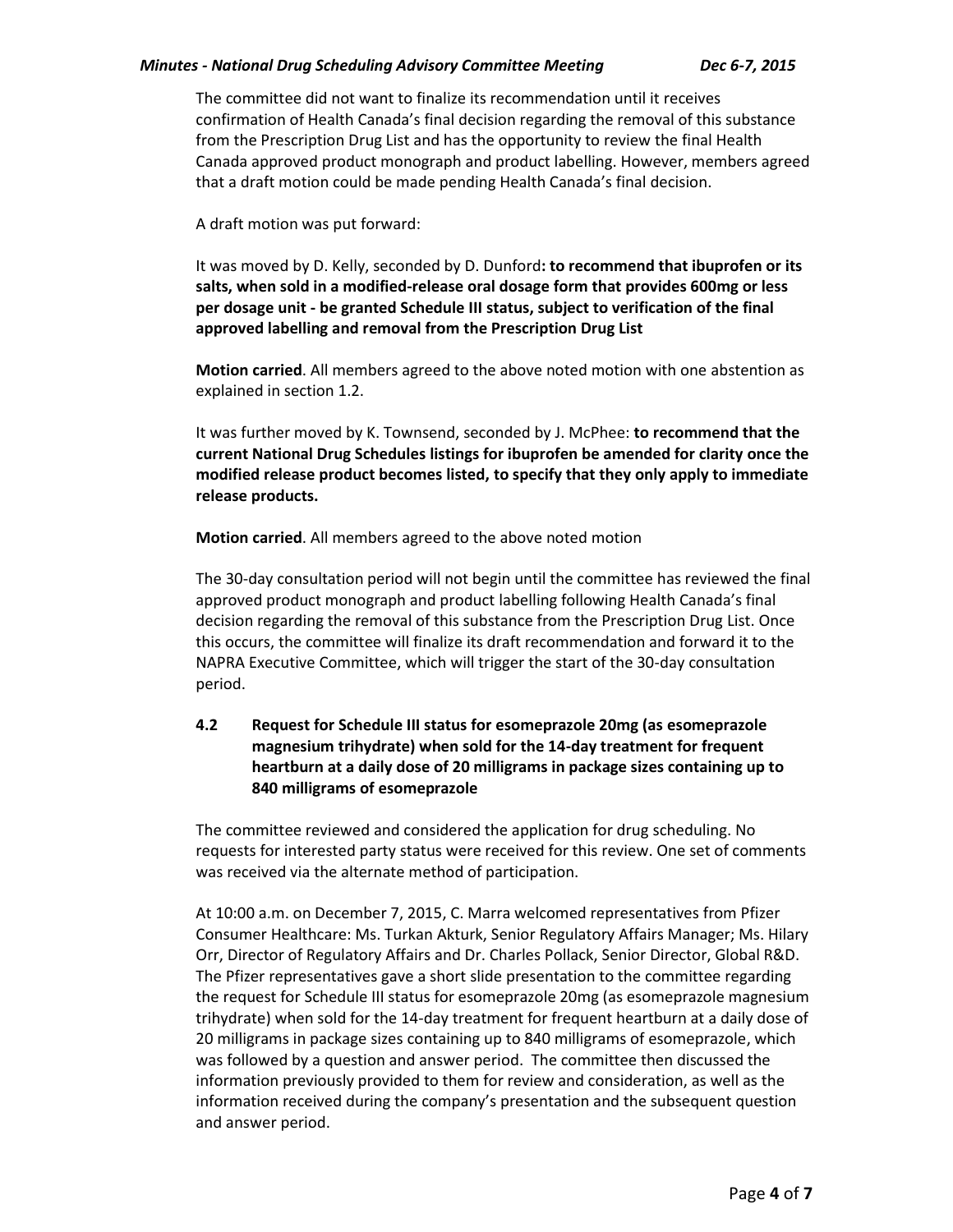The committee recognized the efforts of the applicant to add additional drug interaction and warning information to the outer label of their product based on concerns noted in the minutes of the June 2014 NDSAC meeting for the review of omeprazole. The committee noted that the drug interaction information in the product monograph and product labelling is nevertheless incomplete. A number of serious or contraindicated drug interactions highlighted in references consulted by the committee, such as rilpivarine, risedronate DR and citalopram, are missing from the product monograph and labelling. The committee was concerned that the process for updating drug interaction information in the product information cannot occur quickly enough to capture new drug interaction information. In addition, the committee noted that some of the information in the drug interaction section of the labelling could be misleading or confusing for the patient. Members agreed that the wording and organization of the warnings section of the labelling may make it difficult for patients to fully understand when it is appropriate for them to use the product. Furthermore, the labelling does not provide information to patients on how long before eating the product should be taken. Therefore, the committee concurred that a pharmacist is required to expand on drug interaction information and clarify information in the directions for use and warnings sections of the product labelling.

Members discussed the possible use of esomeprazole 20 mg in a chronic, persistent or recurrent fashion exceeding the recommended re-treatment interval, due to the episodic and recurring nature of heartburn in those prone to the condition. The literature describes the recurring and episodic nature of heartburn and problems with the inappropriate use of proton pump inhibitors. Furthermore, it is noted that clinical studies with esomeprazole 20mg indicate that symptoms might return within 7 days in up to one quarter of patients. In addition, the duration of use and appropriate interval for re-treatment were some of the least well understood information, particularly in subpopulations, in the label comprehension study provided by the applicant. Members indicated that due to the fact that proton pump inhibitors are used for frequent heartburn and the literature shows that they are more effective than histamine receptor blockers, patients may be more likely to continue to use them for more severe symptoms without consulting a healthcare professional. Therefore, it was seen as important to have esomeprazole 20 mg provided to patients in quantities that are appropriate for the recommended dose and duration of use of 14 days.

Members noted that even if used according to the labelling, if used recurrently every 4 months, the patient could benefit from discussion with the pharmacist prior to retreatment. The patient's overall condition could change within the 4 months between treatments, yet there is evidence to support the fact that users of non-prescription drugs do not always consult the package directions, particularly if they are familiar with the drug. A pharmacist could assess the patient to determine if the product is still appropriate.

The committee was concerned with the potential for long-term use, as use beyond 14 days could mask the symptoms of serious disease such as ulcers, erosive esophagitis and malignancies and could lead to serious adverse effects such as infections or fractures. The committee was concerned that such adverse events would be under-reported in a non-prescription setting. Committee members agreed that a pharmacist is required to reinforce the appropriate duration of use and re-treatment schedule and refer the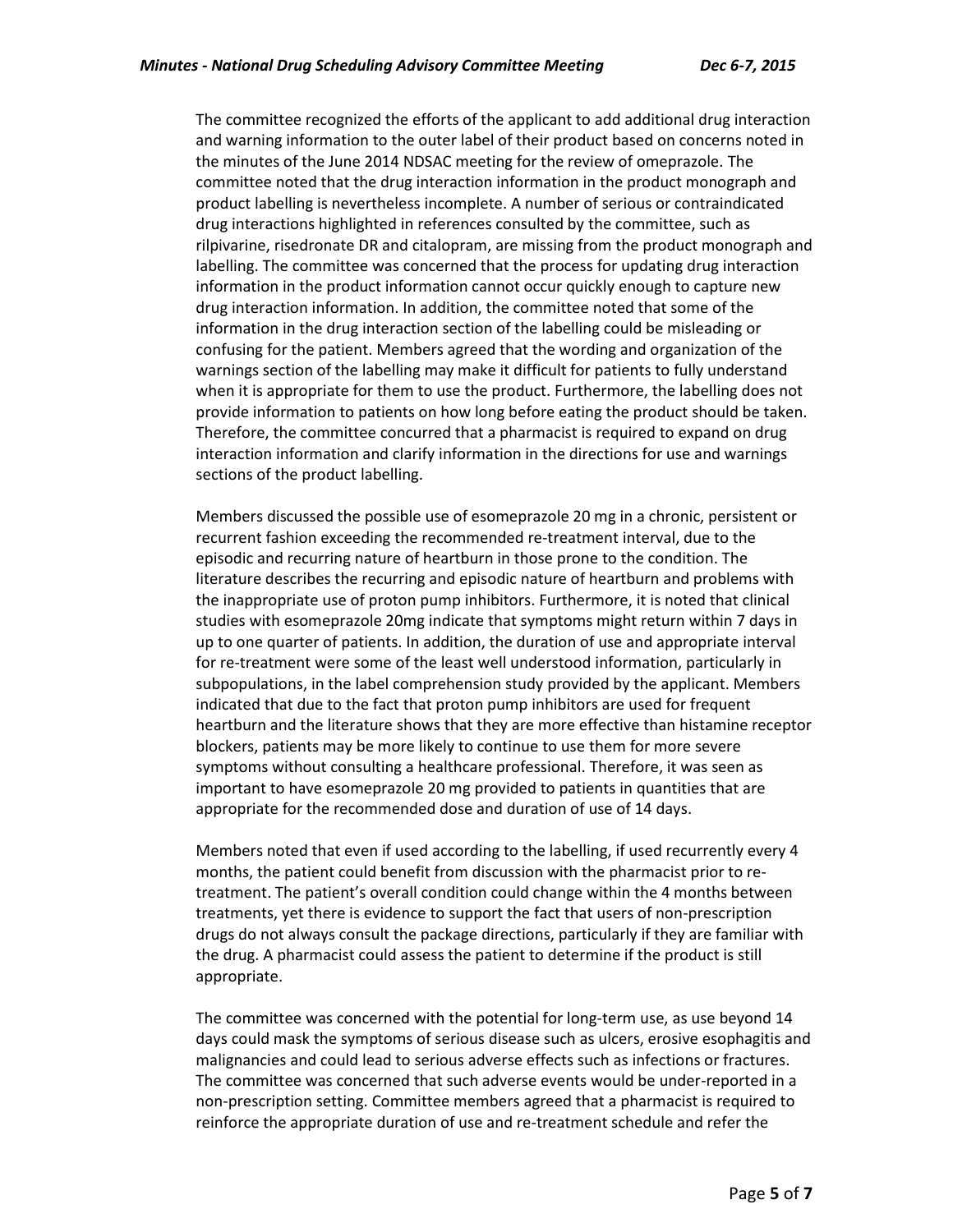patient for further investigation if symptoms persist beyond 14 days, particularly for a drug that is new to the non-prescription setting.

C. Marra led the group in a review of the applicability of the National Drug Scheduling Factors. It was agreed that the following scheduling factors were applicable to esomeprazole when sold for the 14-day treatment for frequent heartburn at a daily dose of 20mg

#I-6, II-2, II-7, II-8, II-9, II-10, III-1, III-2, III-3 and III-5

The committee discussed the overall best fit for the scheduling of this drug in view of the drug profile and the need for a limited duration of use as a non-prescription product. Members agreed that Schedule II would be the best fit for esomeprazole 20mg in package sizes that match the recommended dose and duration of use of the product of 14 days. Furthermore, the committee agreed that, independently of how they are presented, package sizes that may contain more than one course of treatment would reduce the opportunity for pharmacist intervention and should remain in Schedule I to ensure that patients receive appropriate monitoring and follow-up to mitigate the increased risks of long-term use.

The committee did not want to finalize its recommendation until it receives confirmation of Health Canada's final decision regarding the removal of this substance from the Prescription Drug List and has the opportunity to review the final Health Canada approved product monograph and product labelling. However, members agreed that a draft motion could be made pending Health Canada's final decision.

A draft motion was put forward:

It was moved by D. Kelly, seconded by D. Dunford**: to recommend that** 

- **esomeprazole or its salts, when sold for the 14-day treatment for frequent heartburn at a daily dose of 20mg, in package sizes of no more than 280 mg of esomeprazole - be granted Schedule II status, subject to verification of the final approved labelling and removal from the Prescription Drug List and**
- **esomeprazole or its salts, EXCEPT when sold for the 14-day treatment for frequent heartburn at a daily dose of 20mg in package sizes of no more than 280 mg of esomeprazole - be retained in Schedule I, subject to verification of the final approved labelling and removal from the Prescription Drug List**

**Motion carried**. All members agreed to the above noted motion with one abstention as explained in section 1.2.

The 30-day consultation period will not begin until the committee has reviewed the final approved product monograph and product labelling following Health Canada's final decision regarding the removal of this substance from the Prescription Drug List. Once this occurs, the committee will finalize its draft recommendation and forward it to the NAPRA Executive Committee, which will trigger the start of the 30-day consultation period.